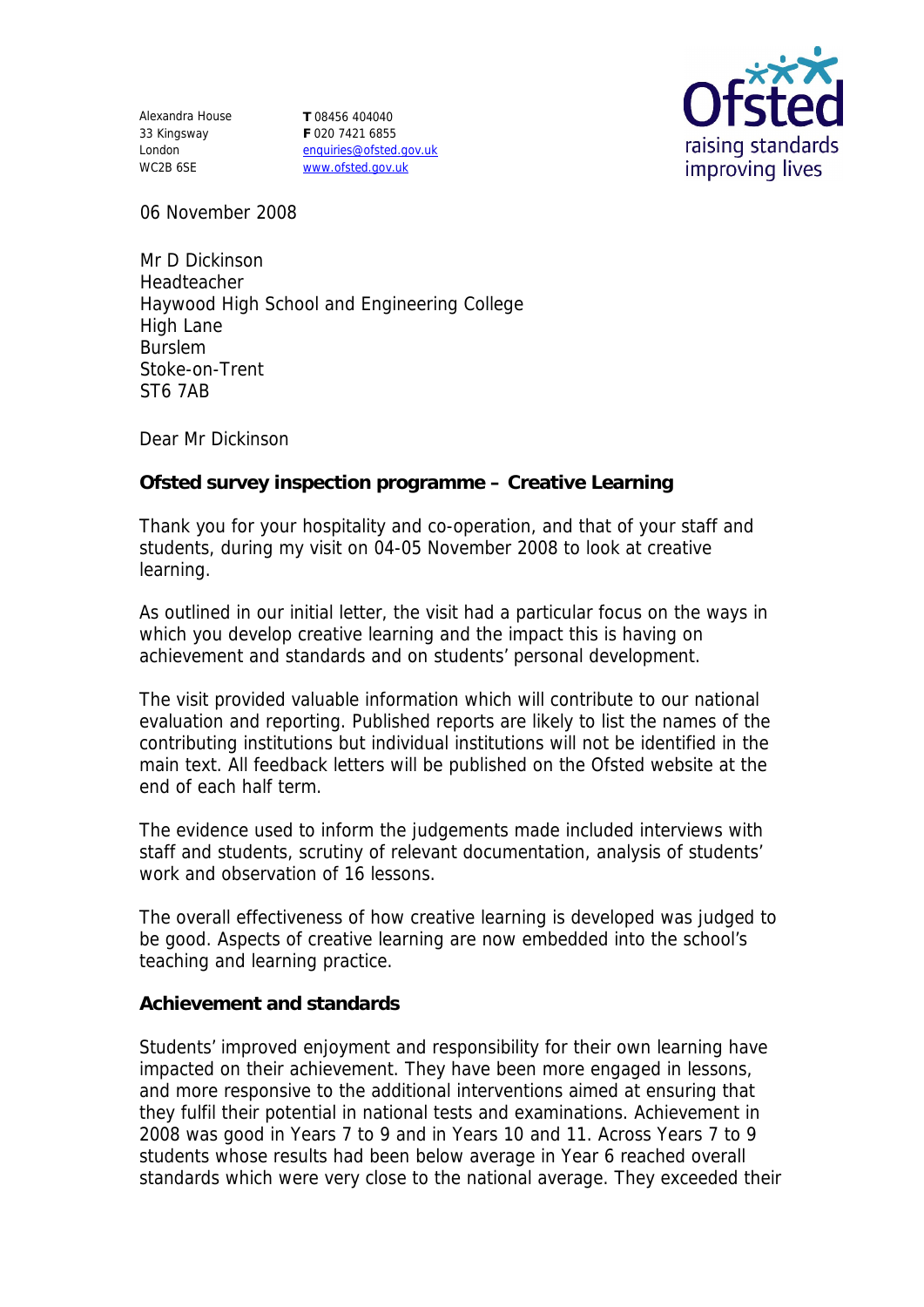challenging targets, doing particularly well in English and science. This sustained a three-year trend of improvement. Standards in Year 11 were still slightly below average, but significantly improved from previous years. There has been a significant increase in students' sense of ownership of their learning and in their involvement in the way the school develops. Students are also gaining real benefits from the extensive opportunities to develop skills which are needed in the workplace.

## **Quality of teaching and learning**

It is widely understood that making lessons as enjoyable as possible is the most effective way of improving students' achievement. Most though not yet all teachers are increasingly prepared to take risks and find innovative ways of making learning exciting. A significant number of outstanding lessons observed during this visit reflected highly creative planning. This showed particularly in an English lesson where students sampled methods used by advertisers and pop musicians to generate ideas for their creative writing. Care is taken to support a range of preferred learning styles and a strong emphasis on experiment and discussion encourages students to explore and consolidate their understanding. In a history lesson on the Weimar republic, for example, students worked in groups to summarise visually what they had studied, without using any words. Careful planning supports students' understanding of the workplace, developing their thinking and social skills. There are extensive opportunities for students to work independently and teachers make very good use of innovative technologies to sustain the pace of learning. Groups of teachers are exploring ways of assessing students' development of creative learning, but there is not an effective system yet in place.

## **Quality of the curriculum**

The curriculum is well developed to promote creative learning. Very effective links with Creative Partnerships have firmly established the importance of presenting opportunities for students to use their imagination to generate ideas and to develop skills which will be essential in the workplace. As a result, the school was well prepared to introduce the new curriculum for Years 7 to 9. The development of a range of Diplomas and Business Technology and Education Council (BTEC) courses is providing increased opportunities for independent study, as well as greater relevance as students work in a range of real life contexts. Year 10 students, for example, were preparing a demonstration for local residents to illustrate how home cooking can promote healthy eating. In addition, the school is seeking innovative ways to meet individual needs through its alternative curriculum, early entry for examinations, and individual support for students who are at risk of underachievement. Students' appreciation of these approaches has been demonstrated by extremely high attendance at additional sessions offered outside term time. The range of extra-curricular activities, both in physical education and in the extended schools programme, has been extended and adapted to meet students' interests more closely. Extended links with local primary schools now provide good opportunities for students to develop their leadership skills in physical education and a range of other activities.